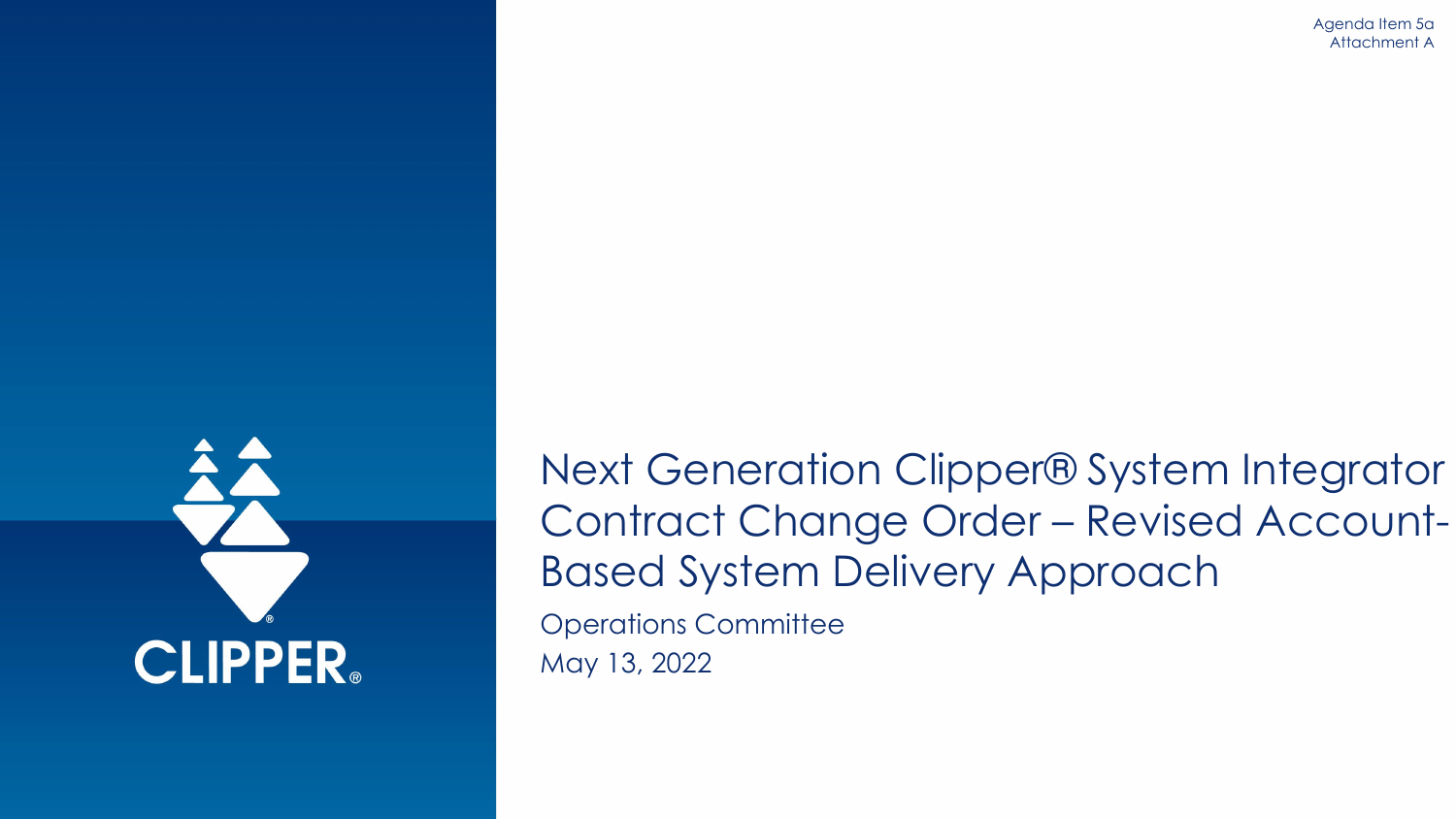## Schedule Approach

- Reset schedule with focus on customer-facing results
- Addresses current schedule delays:
	- Cubic submitted schedules have been rejected since November 2020
	- Reported monthly at Clipper Executive Board (CEB) since August 2021
	- Labor shortages and manufacturing challenges have contributed to delays in overall project schedule
- Proposed Contract changes:
	- Defers from the critical path the testing of the systems other than Cubic's
	- Modifies test result review period
	- Reduces monthly operations and maintenance (O&M) payment until customer transition is ready to begin
- Benefits:
	- Refocuses Cubic's attention from Revenue Ready to public launch
	- Operators get a significant break on O&M before C2 System Transition
	- Does not change contract value or O&M term

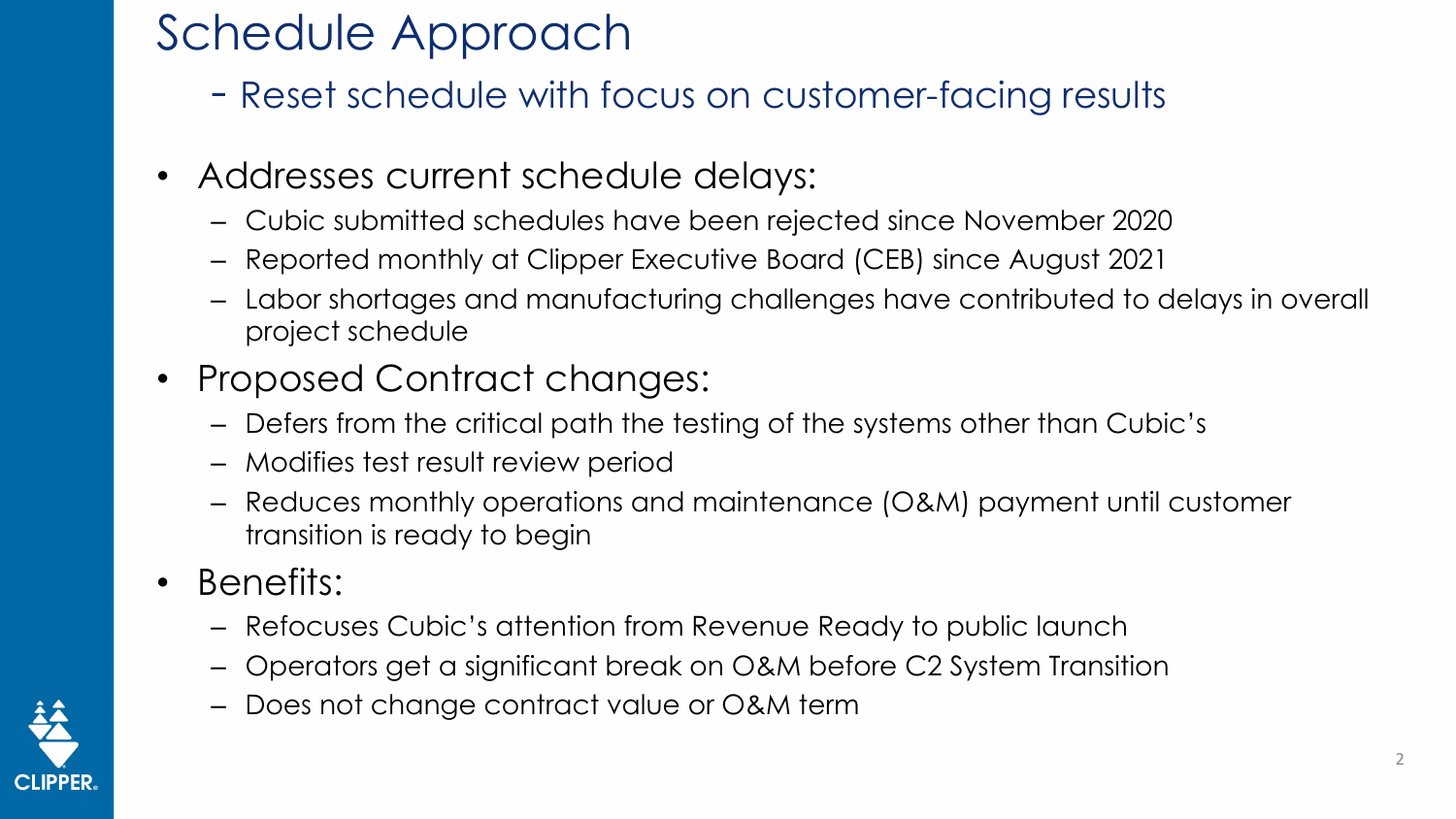## Proposed Contract Changes

| <b>Contract Terms/Impact</b>                       | Monthly O&M                                                                                                                                     | <b>Completion Dates</b>                                                                         |
|----------------------------------------------------|-------------------------------------------------------------------------------------------------------------------------------------------------|-------------------------------------------------------------------------------------------------|
| <b>Current Contract Terms</b>                      | • At Revenue Ready, increases from \$0.3M to \$1.4M                                                                                             | Revenue Ready: 10/17/22<br>System Completion: 5/31/24                                           |
| <b>Proposed Contract Terms</b><br>(changes in red) | • At Revenue Ready, increases from \$0.3M to $$0.9M$<br>• At C2 System Transition NTP, increases to full \$1.4M                                 | Revenue Ready:<br>Planned: 10/28/22<br><b>Guaranteed: 1/31/23</b><br>System Completion: 5/31/24 |
| Financial Impact of<br><b>Proposed Terms</b>       | \$0.5M/month reduction between Revenue Ready and C2<br><b>System Transition NTP</b><br>(Estimated reduction: Nov. 2022 to July 2023 = $$4.5M$ ) |                                                                                                 |

Note:

C1 O&M continues (~\$1.7M/month) until Customer Transition to C2 is complete. Creates financial incentive for Cubic to start customer transition.